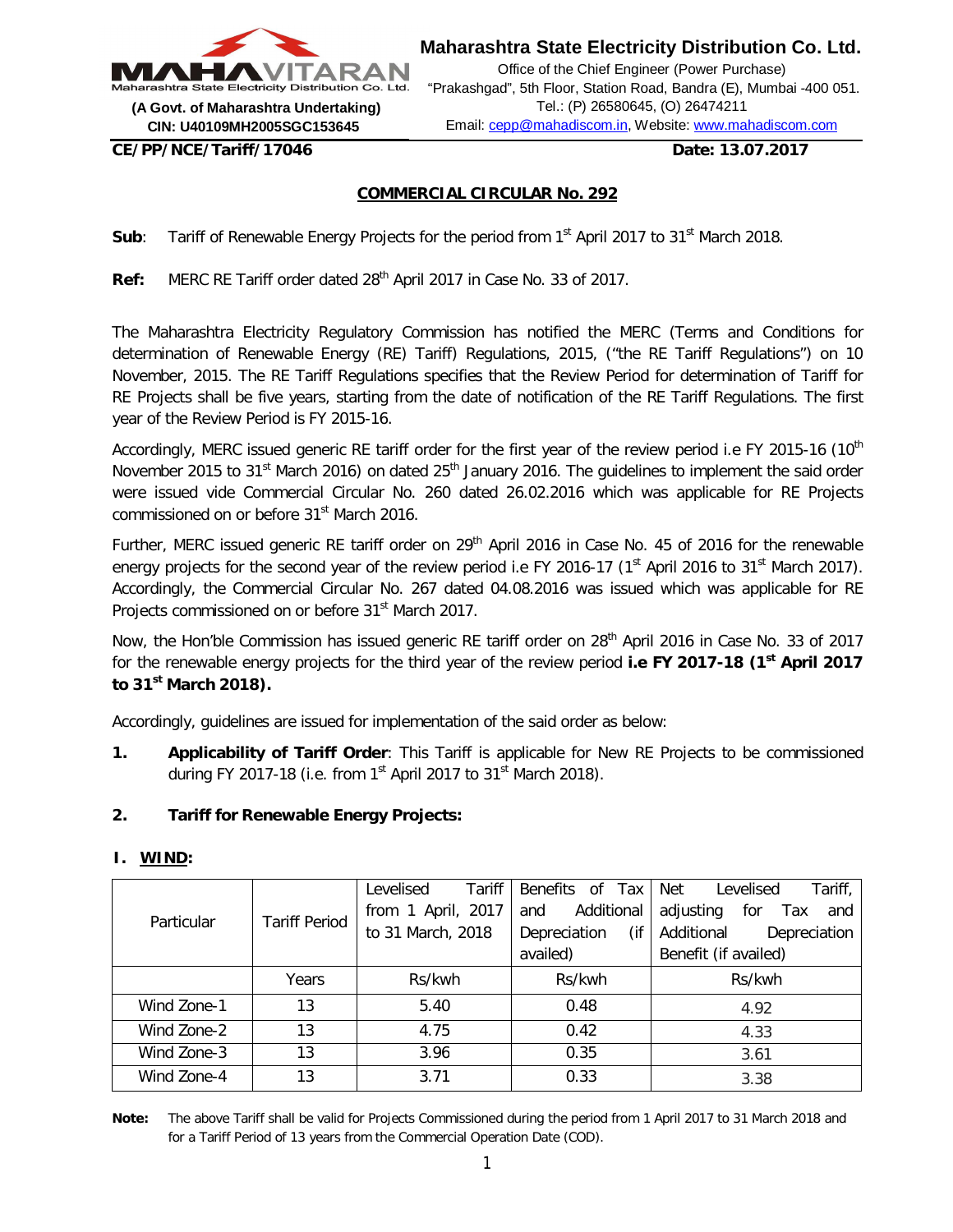# **II. SMALL HYDRO:**

| Type of SHP                   | Tariff  | Levelised Tariff from | Benefit of   | Net Levelised Tariff (upon |
|-------------------------------|---------|-----------------------|--------------|----------------------------|
|                               | Period  | 1 April, 2017 to 31   | Accelerated  | adjusting for accelerated  |
|                               | (Years) | March, 2018           | Depreciation | depreciation benefit, if   |
|                               |         |                       | (if availed) | availed)                   |
|                               |         | (Rs/kWh)              | (Rs/kWh)     | (Rs/kWh)                   |
| Mini and Micro Hydro Projects |         |                       |              |                            |
| 500 kW and below              | 35      | 5.86                  | 0.33         | 5.53                       |
| Above 500 kW and up           | 35      | 5.36                  | 0.33         | 5.03                       |
| to and including 1 MW         |         |                       |              |                            |
| Other SHPs                    |         |                       |              |                            |
| Above 1 MW and up to          | 35      | 4.86                  | 0.33         | 4.53                       |
| and including 5 MW            |         |                       |              |                            |
| Above 5 MW and upto           | 13      | 4.11                  | 0.30         | 3.81                       |
| and including 25 MW           |         |                       |              |                            |

**Note:** The above Tariff shall be applicable for Projects commissioned during the period from 1 April, 2017 to 31 March, 2018 and shall be valid for the entire tariff period as specified above.

## **III. BIOMASS POWER PORJECTS:**

The Tariff Rate comprises two parts, viz., (i) Fixed Charge component, and (ii) Variable Charge component, and shall be applicable for sale of power by Rankine Cycle-based Projects.

| Date of             | <b>Fixed Charge</b> | Variable | Tariff during | Benefit of   | Net Levelised Tariff     |
|---------------------|---------------------|----------|---------------|--------------|--------------------------|
| Commissioning of    | (Rs/kWh)            | Charge   | 1 April, 2017 | Accelerated  | (upon adjusting for      |
| Project             |                     | (Rs/kWh) | to 31 March,  | Depreciation | accelerated              |
|                     |                     |          | 2018          | (if availed) | depreciation benefit, if |
|                     |                     |          | (Rs/kWh)      | (Rs/kWh)     | availed) (Rs/kWh)        |
| During FY 2017-18   | 2.20                | 5.04     | 7.24          | 0.16         | 7.08                     |
| During FY 2016-17   | $2.25***$           | 5.04     | 7.29          | 0.17         | 7.12                     |
| During FY 2015-16   | 2.35@               | 5.04     | 7.39          | 0.16         | 7.23                     |
| (10 November, 2015) |                     |          |               |              |                          |
| to 31 March, 2016)  |                     |          |               |              |                          |
| During FY 2015-16   | $2.27*$             | 5.04     | 7.31          | $0.22*$      | 7.09                     |
| (1 April to 9       |                     |          |               |              |                          |
| November, 2015)     |                     |          |               |              |                          |
| During FY 2014-15   | $2.27*$             | 5.04     | 7.31          | $0.22*$      | 7.09                     |
| During FY 2013-14   | 2.17#               | 5.04     | 7.21          | 0.21#        | 7.00                     |
| Prior to FY 2013-14 | $1.70**$            | 5.04     | 6.74          | ΝA           | 6.74                     |

#### **Note:**

\*\*\* As per Order dated 29 April, 2016 in Case No. 45 of 2016 (from 1<sup>st</sup> April, 2016 to 31<sup>st</sup> March 2017)

@ As per Order dated 25 January, 2016 in Case No 135 of 2015 (from 10 November, 2015 to 31 March, 2016)

\* As per Order dated 7 July, 2014 in Case No. 100 of 2014 (extended till 31 Dec 2015)

# As per Order dated 22 March, 2013 in Case No. 6 of 2013

\*\*Considering first year of operation as per Order dated 8 August, 2005 in Case Nos. 37 of 2003 and 83 of 2008). The per unit fixed charge component is as under: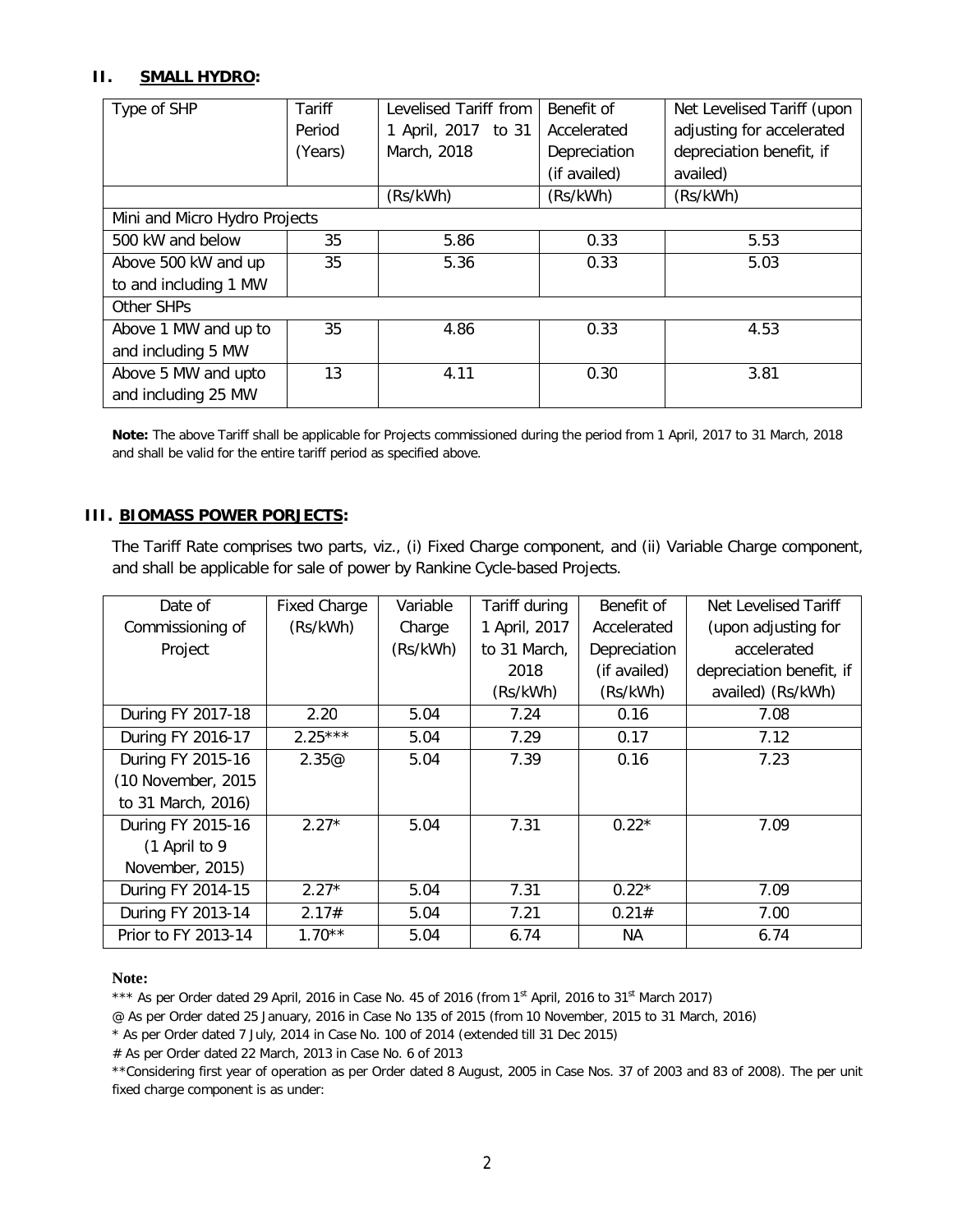| Οf<br>Year<br>operation     | 1 <sup>st</sup> | $\gamma$ nd | 3 <sup>rd</sup> | $4^{\text{th}}$ | 5 <sup>th</sup> | 6 <sup>th</sup> | ⊿th  | 8 <sup>th</sup> | . g <sup>th</sup> | $10^{\text{th}}$ | $11^{th}$ | $12^{th}$       | 13 <sup>th</sup> |
|-----------------------------|-----------------|-------------|-----------------|-----------------|-----------------|-----------------|------|-----------------|-------------------|------------------|-----------|-----------------|------------------|
| Fixed<br>Charge<br>(Rs/kWh) | 1.70            | .67         | 1.63            | .59             | .54             | . 49            | 1.43 | 1.37            | 1.32              | 1.25             | 1.18      | ◀<br>-11<br>1.1 | 1.02             |

The fixed charge component is linked to year of operation, commencing from date of commissioning of plant and the variable charge component is linked to the financial year.

## **IV. NON FOSSIL FUEL BASED CO-GENERATION PROJECT (BAGASSE):**

The Tariff Rate comprises two parts, viz., (i) Fixed Charge component, and (ii) Variable Charge component, and shall be applicable for sale of power by Non-Fossil fuel-based Co-Generation Projects.

| Date of<br>Commissioning                                      | Fixed<br>Charge<br>(Rs/kWh) | Variable<br>Charge<br>(Rs/kWh) | Tariff<br>(Rs/kWh) | 0f<br><b>Benefit</b><br>Accelerated<br>Depreciation<br>(if<br>availed)<br>(Rs/kWh) | Levelised<br>Net<br>Tariff<br>adjusting<br>for<br>(upon<br>accelerated<br>depreciation benefit, if<br>availed) (Rs/kWh) |  |  |
|---------------------------------------------------------------|-----------------------------|--------------------------------|--------------------|------------------------------------------------------------------------------------|-------------------------------------------------------------------------------------------------------------------------|--|--|
| During FY 2016-17                                             | 2.35                        | 3.98                           | 6.33               | 0.16                                                                               | 6.17                                                                                                                    |  |  |
| During FY 2016-17                                             | $2.43***$                   | 3.98                           | 6.41               | 0.21                                                                               | 6.20                                                                                                                    |  |  |
| During FY 2015-16<br>(10 November, 2015<br>to 31 March, 2016) | 2.52@                       | 3.98                           | 6.50               | 0.21                                                                               | 6.29                                                                                                                    |  |  |
| During FY 2015-16<br>(1 April to 9<br>November, 2015)         | $2.46*$                     | 3.98                           | 6.44               | 0.28                                                                               | 6.16                                                                                                                    |  |  |
| During FY 2014-15                                             | $2.46*$                     | 3.98                           | 6.44               | 0.28                                                                               | 6.16                                                                                                                    |  |  |
| During FY 2013-14                                             | 2.38#                       | 3.98                           | 6.36               | 0.27                                                                               | 6.09                                                                                                                    |  |  |
| Prior to FY 2013-14                                           | $2.26***$                   | 3.98                           | 6.24               | NА                                                                                 | 6.24                                                                                                                    |  |  |

## **Note:**

\*\*\* As per Order dated 29 April, 2016 in Case No. 45 of 2016 (from 1<sup>st</sup> April, 2016 to 31<sup>st</sup> March 2017)

@ As per Order dated 25 January, 2016 in Case No 135 of 2015 (from 10 November, 2015 to 31 March, 2016)

\* As per Order dated 7 July, 2014 in Case No. 100 of 2014 (extended till 31 Dec 2015)

# As per Order dated 22 March, 2013 in Case No. 6 of 2013

\*\* As per Order dated 11 January, 2010 in Case No. 123 of 2008.

## **V. TARIFF FOR NON-QUALIFYING NON-FOSSIL FUEL-BASED CO-GENERATION PLANTS:**

The Tariff Rate for existing non-qualifying non-fossil fuel based co-generation projects is equivalent to the Average Power Purchase Cost (APPC) of MSEDCL for the period of FY 2017-18 from 1 April, 2017 to 31 March, 2018.